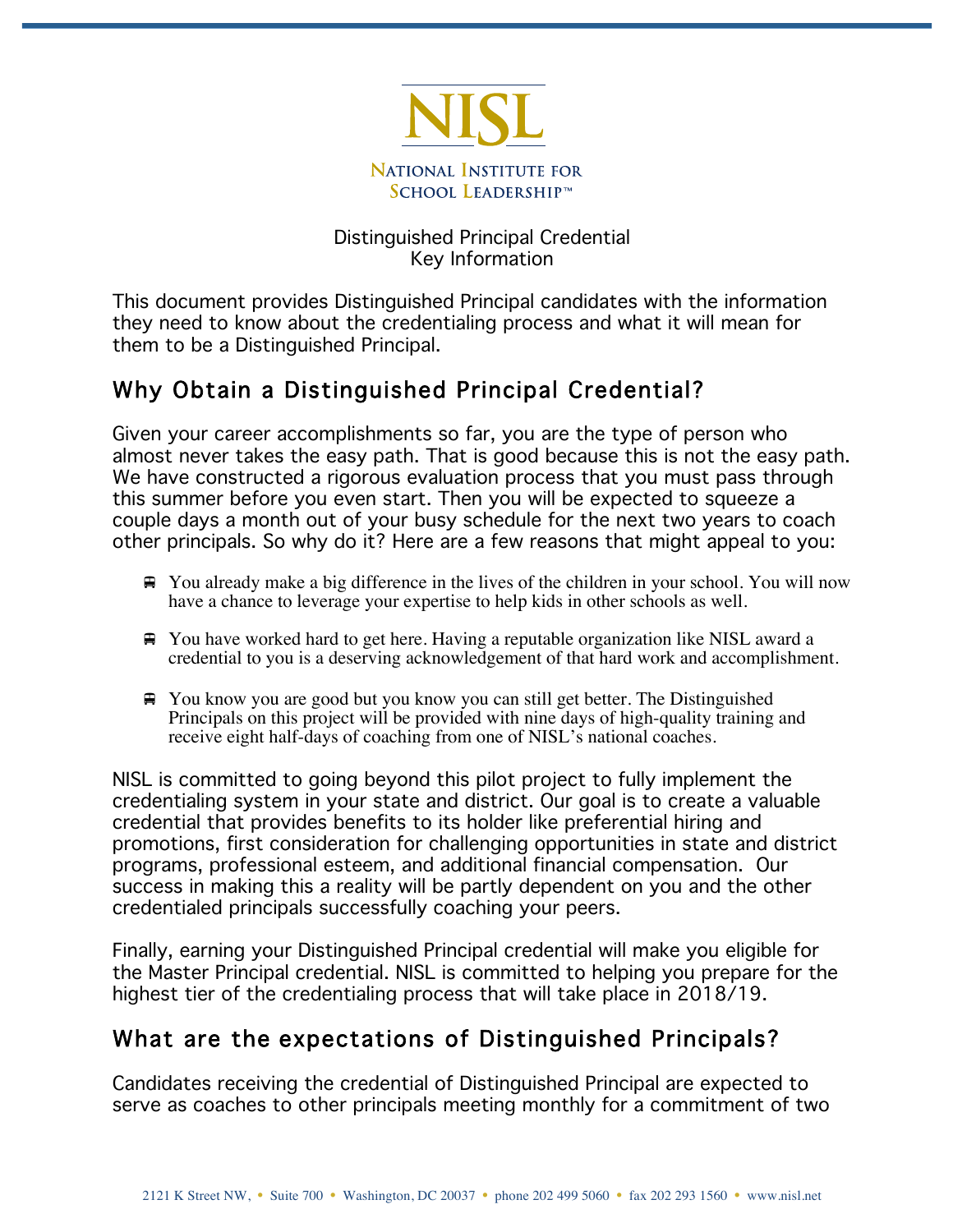#### Distinguished Principal Credential Key Information

years. The recommended coaching schedule allows for a blend of face-to-face and virtual meetings to enable flexibility in scheduling. To further the success of the Distinguished Principal as coach, NISL will provide three two-day institutes and eight half-days of shoulder-to-shoulder coaching by a member of the NISL National Coaching Faculty. Although not assessed by NISL, there will be pre-work in preparation before each of the three institutes.

#### What are the next steps for me as a Distinguished Principal Candidate?

You have qualified to attend a three-day summer institute, which will be held on the dates and locations shown below. The Distinguished Principal Candidate Institute (DPCI) will focus on strengthening your leadership vision and skills as a coach. This high quality training will be a valuable experience for all school leaders regardless of whether they are awarded a credential this year. We will be utilizing this institute for two purposes – to enhance your knowledge and skills and as an assessment tool where we will have the opportunity to see you in action.

During the institute, a NISL National staff member will observe, take notes and collect artifacts from your learning. They will review and consolidate the information and forward it to the Expert Panel for review as part of the credentialing process. Additional details including institute logistics and information regarding the evaluation process used by the Expert Panel when credentialing will be forthcoming.

# When and where do I attend the DCPI?

- Kentucky: **July 6-8, Lexington**
- Hilton Lexington/Downtown
- 369 West Vine Street, Lexington, KY, 40507 TEL: +1-859-231-9000 FAX: +1-859-281-3737

In preparation for the institute, you will need to complete 6-8 hours of online prework. The pre-work will be assessed with submission to the Expert Panel for evaluation within the credentialing process. Therefore, your online pre-work will need to be completed and submitted no later than 10 days before the start of the summer institute. In the next few days, you will receive an email providing additional information about the pre-work with log-in instructions, task details, and due dates.

# When is my pre-work due?

• Kentucky Cohort – **Monday, June 27**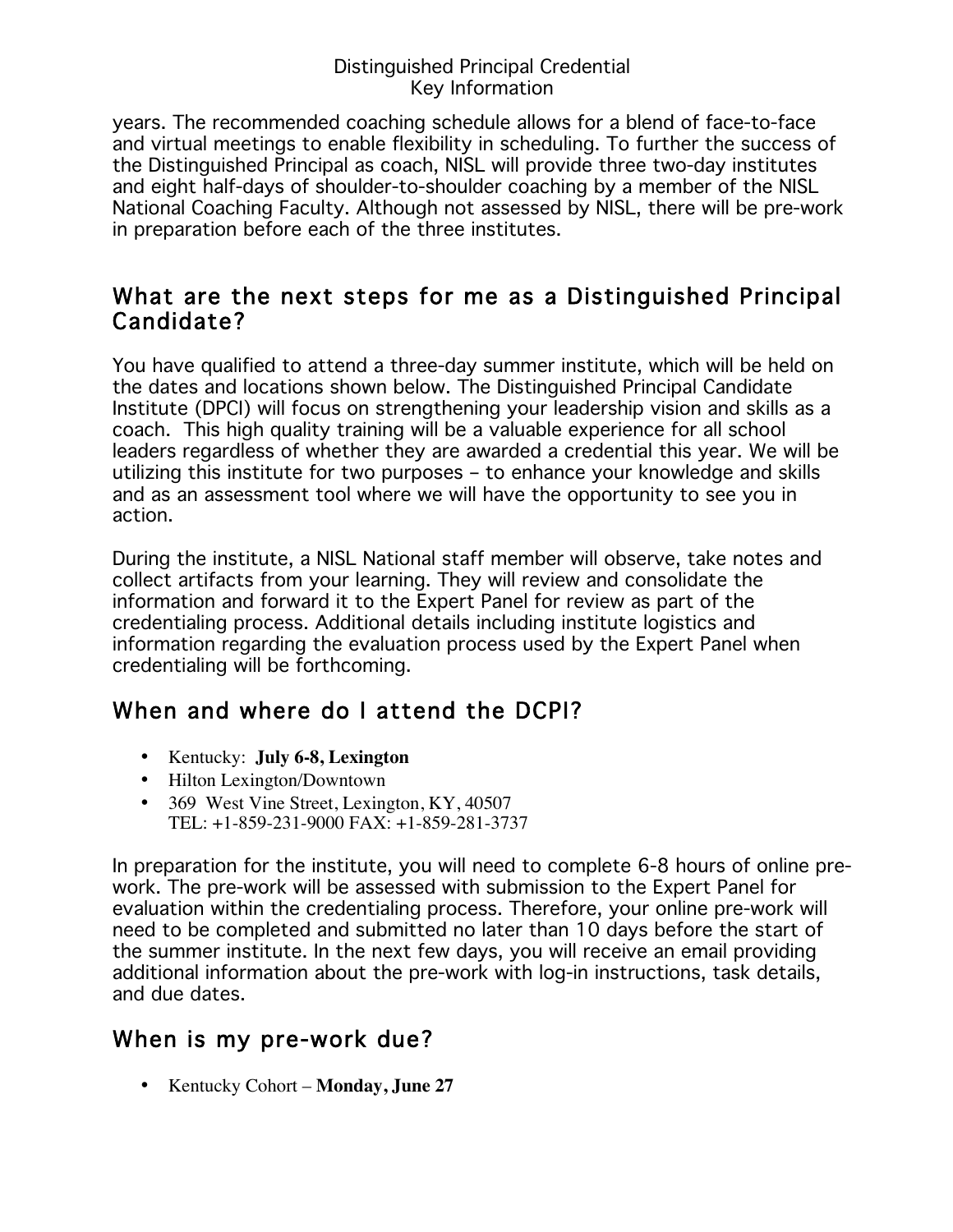#### What are the criteria for being awarded a Distinguished Principal credential?

1. Professional Experience: At least five years of experience as a school principal and completion of NISL's Executive Development Program for School Leaders.

2. Proven Leadership Success: At least three years of achieving high-levels of student success in English language arts, mathematics, science and history as evidenced by positive trends in student performance data, including gains in student proficiency and the narrowing of achievement gaps, or demonstrated evidence of the maintenance of strong performance in already high-performing schools.

3. Capacity for Strategic Leadership: In the future, candidates for advanced credentials will be asked to provide evidence to prove that they have implemented changes at their school that are consistent with the research on world-class schools. However, for the pilot project, we are not asking for evidence but instead are looking for candidates who have the capacity to implement these types of transformative changes. Therefore, we asked superintendents to nominate principals who have the capacity to implement strategic changes like the following:

- High-quality aligned instructional systems: Learning is based on high standards for all students, and the instructional system includes well-designed curriculum frameworks, syllabi, and instructional materials based on the frameworks. Formative assessment is keyed to progressions and summative assessment is based on the curriculum.
- High-quality teachers and teaching: Teachers are selected who have strong enthusiasm for teaching, can connect with students, have subject matter mastery, and have strong teacher craft knowledge. Teachers are nurtured and provided with opportunities to build their strength in each of these areas.
- High-performance organization and management: Teachers are given opportunities to collaborate in order to improve instruction and improve their knowledge and skills, teachers are assigned progressively more demanding and varied roles to increase their expertise and leadership, and the school has a system and culture of continuous improvement and high standards for all students. For example, putting in place an early warning system that signals when students are struggling with key concepts or ideas and encouraging faculty to establish immediate interventions to get students back on track.
- Equitable distribution of school resources: A system is in place that recognizes that getting all students to high standards will require that some students receive more time in class, better teachers, and additional interventions. For example, the best teachers might be deployed to teach struggling students instead of AP classes.

# How will the Expert Panel decide if I meet the criteria?

The Expert Panel will review the following information in considering whether you